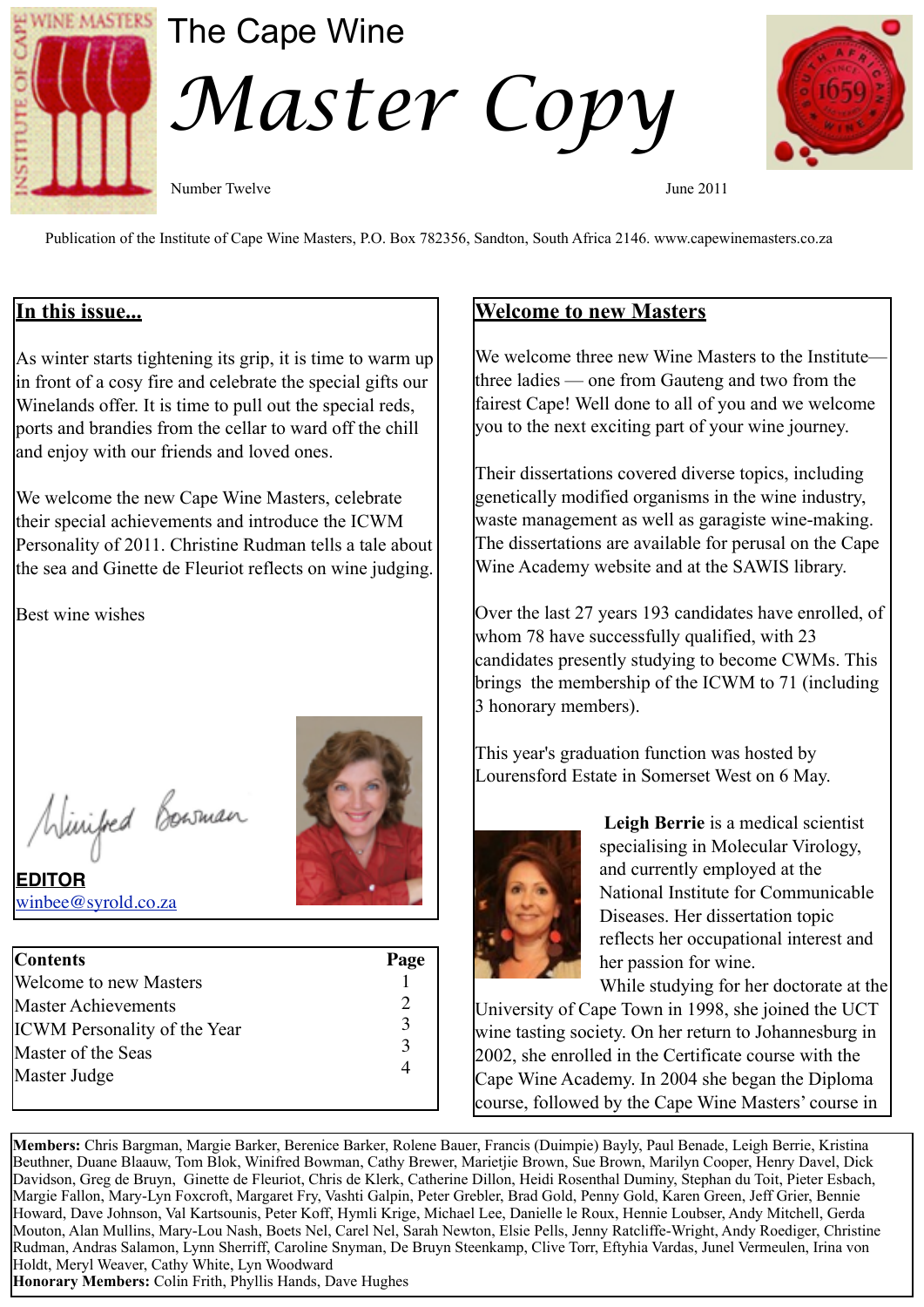2006. She is an active member of the Wild Yeasts Tasting Club in Johannesburg.

*Dissertation: Genetically Modified Organisms in the Wine Industry*



**Catherine Dillon** was born and raised in Cape Town and completed a BA degree at Stellenbosch University, followed by a teaching diploma at UCT. After a teaching stint at Springfield Convent, she headed overseas, travelling extensively. Deciding that wine knowledge was an imperative for setting up a tourism

business, CWA and garagiste wine courses followed. During her CWM studies, she focused her business on wine-specific tours, dealing with knowledgeable clients, journalists, wine clubs and winemakers.

She believes that sound training and education of tourist guides and hospitality staff is essential for the further development of wine tourism. She lectures for the CWA on all levels and loves combining her three life passions of education, wine and people.

*Dissertation: Waste Management in the Wine Industry*



**Mary-Lou Nash** is the co-owner, winemaker, viticulturist, tractor driver and marketer at Black Pearl Wines. She received a Bachelor of Arts, summa cum laude, with a major in Anthropology from the University of New Hampshire (USA) in 1989, and then taught English in Japan for two

years before going on a three-year world tour. When she joined her father in 1995 on his newly acquired property in South Africa, Rhenosterkop Farm in Agter Paarl, she settled down and started a family.

Then in 1998 Black Pearl Wines developed after Mary-Lou planted 4.5 hectares of Shiraz in 1997 and 3 hectares

of Cabernet Sauvignon. A boutique cellar was established in 2001.

Her aim was to produce a limited edition, terroir-driven wine that is drinkable now but with bottle maturation potential. Currently Disneyland is scooping up a large percentage of the few thousand cases produced to serve as wine by the glass in all its white tablecloth restaurants *Dissertation: Garage Winemaking in South Africa: Less is more!* 

**We wish you all the best and trust that you will keep exploring and uncover new wine adventures. We also look forward to the contribution you will make to our world of wine and to the ICWM in years to come.**

## **Master Achievements**

Special achievement awards were presented for exceptional knowledge and ability in four different subjects. They are the Van Ryn's Trophy for Brandy Excellence, The Groenland Viniculture Award, the Villiera Sabre Award for excellence in theory and tasting of sparkling wine and the new Viticulture Award from La Motte Estate.



 $L-R$  Bennie Howard, Mary-Lou Nash & Shelley Ellse

The Van Ryn Brandy Award for achieving distinction in the brandy theory and tasting examinations was awarded to Mary-Lou Nash by brand manager, Shelley Ellse.



 $L-R$ Bennie Howard, Leigh Berrie & Kosie Steenkamp

The Groenland Viniculture Award was presented to Leigh Berrie by Kosie Steenkamp of Groenland in recognition of his son, De Bruyn, CWM.



L-R: Bennie Howard, Leigh Berrie & Jeff Grier

"The Villiera Sabre" for outstanding performance in the CWM bubbly tasting examination was presented to Leight berrie by Jeff Grier from Villiera. "The sabre goes hand in hand with the excitement of the category and it seemed an appropriate symbol to use as an award".



L-R: Bennie Howard, Catherine Dillon & Hein Koegelenberg

The La Motte Viticulture Award was presented to Catherine Dillon by La Motte MD, Hein Koegelenberg.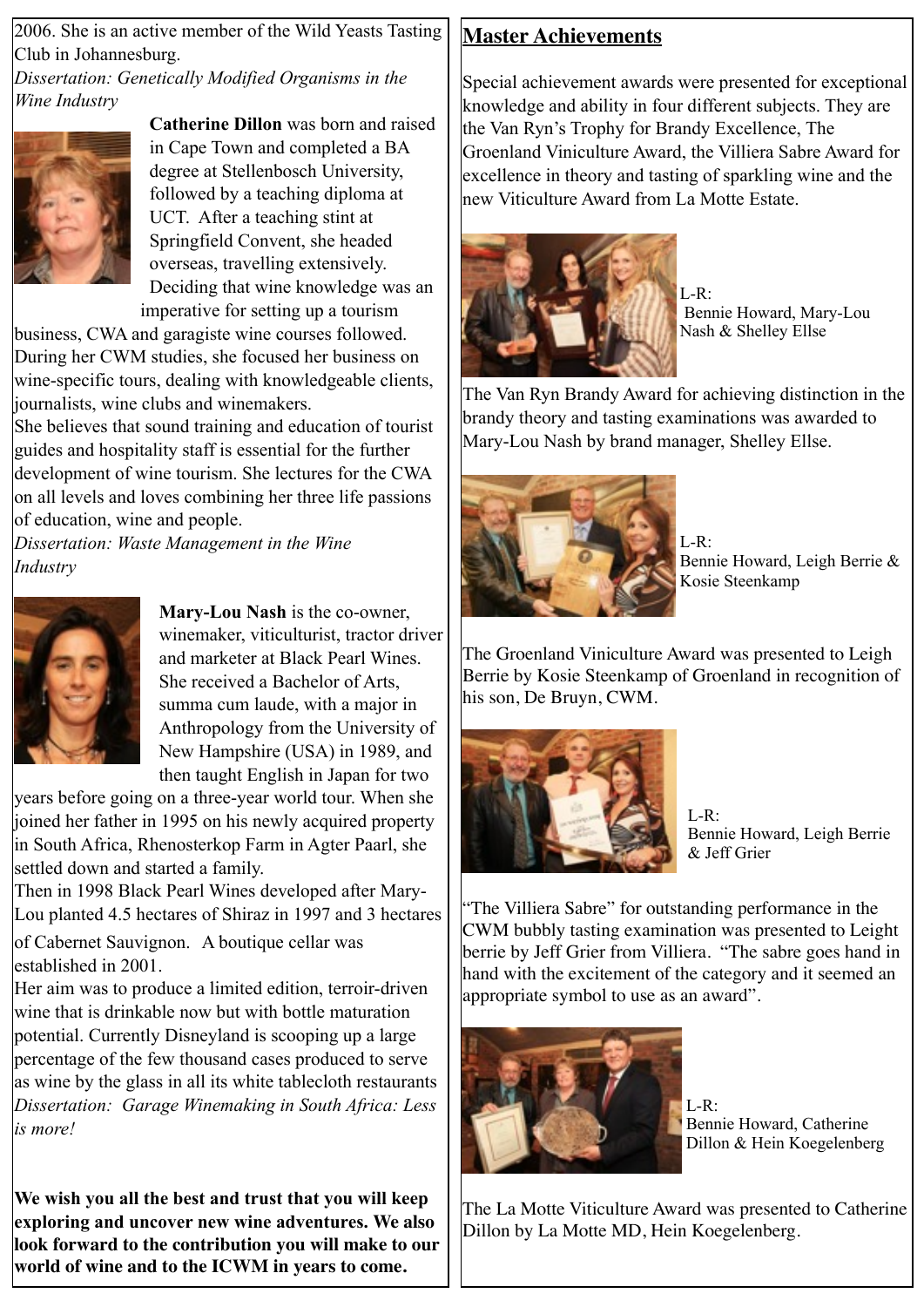## **ICWM Wine Personality of the Year**

The Wine Personality of the Year award for 2011 has been presented to wine legend Spatz Sperling by the Institute of Cape Wine Masters at a dinner that was held by the Institute in the Old Barrel Cellar at Delheim on 7 May 2011.

Spatz came to South Africa after World War II, in 1951 to the farm De Drie Sprong, which was later renamed Delheim (Del's home) after Spatz's aunt, Del Hoheisen, who was the original owner.

Spatz first success was a sweet wine 'Spatzendreck' being Delheim's 'infamous' sweet wine which he perfected in 1961with the very well known history of how the name came about.

In 1972, Spatz, together with Neil Joubert of Spier and Frans Malan of Simonsig, established the Stellenbosch Wine Route which was the beginning of wine tourism in South Africa and the start of all the wine routes that followed.

He has been honoured also for his contribution in training young wine makers and sharing his practical knowledge and passion with them and many other people in the wine business. He has groomed a number of highly successful present generation of winemakers – Josef Krammer, Kevin Arnold, Jeff Grier, Philip Costandius, Chris Keet, Kevin Grant, Martin Meinert and Conrad Vlok.

The Certificate of Honour was handed over to Spatz by the newly elected Chairman of the Institute, Andy Roediger.

The Institute nominates a Wine Personality of the year every year at its AGM in May and dedicates it to those wine people that have excelled in amongst others education, marketing, winemaking or spreading the message about wine in various ways.



L-R: Andy Roediger, chairman ICWM, Spatz Sperling & Francis (Duimpie) Bayly

# **Master of the Seas**



Christine Rudman

In November 2010, I went on a luxury cruise. It started in Dubai and ended in Cape Town, going via India and the Indian Ocean Islands. No, I didn't suddenly discover I had an ancient Aunt Wilhelmina who died and left me all her money. Believe it or not, this was work. I was asked to do a number of wine lectures and tastings on board on general subjects but ending with one on South Africa. Here was the challenge. I could only select 6 wines and I just had 1 hour to do the tasting and tell the 150 guests about South Africa (there were 700 passengers altogether). What would you select and what would you tell them? This is what I eventually decided, after a lot of thought.

I used the Variety is in our Nature DVD from WOSA as an introduction. It covered all the points I wanted to talk about, accompanied by stunning photography. You could have heard a pin drop. They heard about the Cape's Floral Kingdom and biodiversity, which has led to our wine industry's eco focus, the most advanced in the world. One of the maps showed the winelands superimposed over the Cape Floral Kingdom, an almost perfect fit. The DVD explained the Biodiversity & Wine Initiative, the IPW cellar and vineyard guidelines, the new Sustainability certification seal. I talked about how labour practices have improved, about Fair Trade monitoring, about BEE projects and scholarships and training programmes in place for disadvantaged people. I has also been given WOSA maps and brochures to hand out. Then I did the tasting. I showed two Chenin blancs, an everyday drinking fruity one and a more serious one. A Pinotage of course, a Sauvignon blanc, a red blend and a sweet wine. This was my reasoning: Perdeberg Chenin 2010 is almost an icon, it is consistently delicious, costs only R26 ex-cellar (which translated into 2½ Euros for the guests, they couldn't believe the price) and is made by a co-operative winery near Paarl. It gave me an opportunity to talk about the

industry structure, that Chenin is the most planted variety and why, and what drinking value it represents. The serious Chenin was The FMC 2008, winner of multiple local and international awards, including 92 points in Wine Spectator, as well as 5 stars in Decanter. That any SA wine should be so highly rated in these prestigious overseas magazines said volumes about the quality